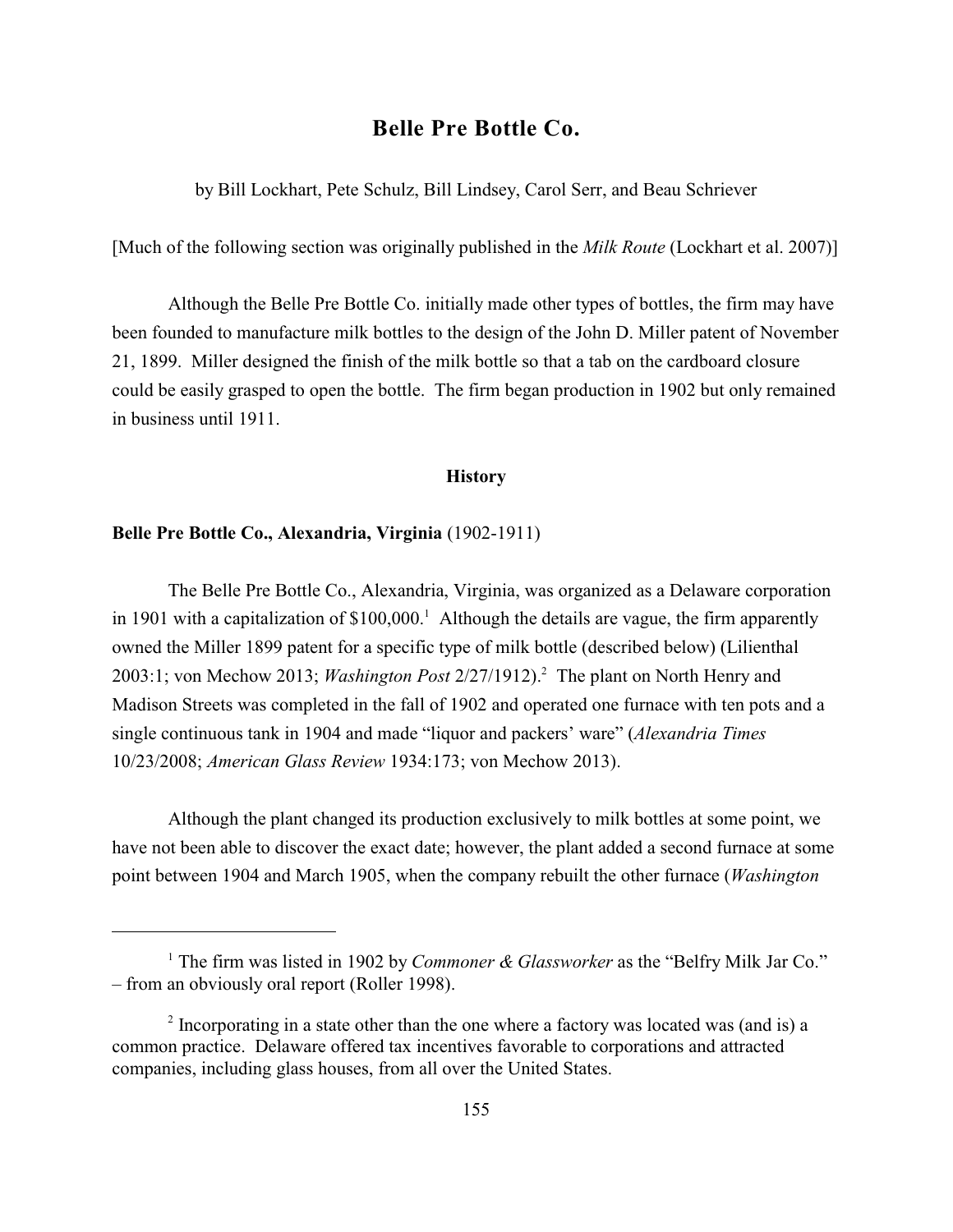*Post* 3/6/1905), and this may have signified the switch in products. In early 1905, Joseph H. Ramsey resigned his position as superintendent of the factory to be replaced by Louis Steelman, his former assistant (*Washington Post* 2/20/1905; von Mechow 2013).

In 1907, Edwin L.C. Cockrell was president, with F.R. Horner as vice president, E.A. Thompson as secretary and treasurer, and C.S. Bassett as manager. A pamphlet "Souvenir Virginia Tercentennial of Historic Alexandria, Va. Past and Present" claimed that Belle Pre was

the largest milk bottle factory in the world, and is devoted exclusively to the manufacture of milk bottles. The plant covers over six acres and produces 1,000,000 bottles monthly, employing 250 men. They also sell all kinds of dairy and creamery supplies, and require over 3,000,000 feet of lumber yearly to box their output, to produce which they operate two saw mills (von Mechow 2013).

The plant was making quart milk bottles by November 1908 (*Commoner and Glassworker* 1908:16). By 1909, Belle Pre made milk bottles exclusively by "nine machine operating shops" (Mayer 1909:1). At its end, the factory only used semiautomatic machines to make milk bottles in one continuous tank with 12 rings (*Journal of Industrial and Engineering Chemistry* 1913:954).

The plant closed down on November 29, 1911. Board president Ralph P. Bernard stated that he would "shut down the factory temporarily" to "make repairs and improvements." The plant has "\$25,000 worth of manufactured stock" and few orders (*Washington Post* 11/29/1911). A group of enraged stockholders sued the company, citing negligence and carelessness "resulting in a failure to meet [the company's] obligations." The group sought and received "an injunction restraining the directors . . . from disposing of any of the estate of the company[,] real[,] personal or mixed" (*Washington Post* 2/27/1912).

Egbert A. Thompson was appointed as receiver on June 7 to affect the sale of the assets, and F.R. Horner, a representative of the stockholders purchased the property at public auction on October 14, 1913. The Old Dominion Glass Co. acquired the plant on October 19 and resumed production, this time of flasks instead of milk bottles, on November 3 (*Washington Post* 6/7/1912; 5/11/1913; 10/19/1913; 11/3/1913).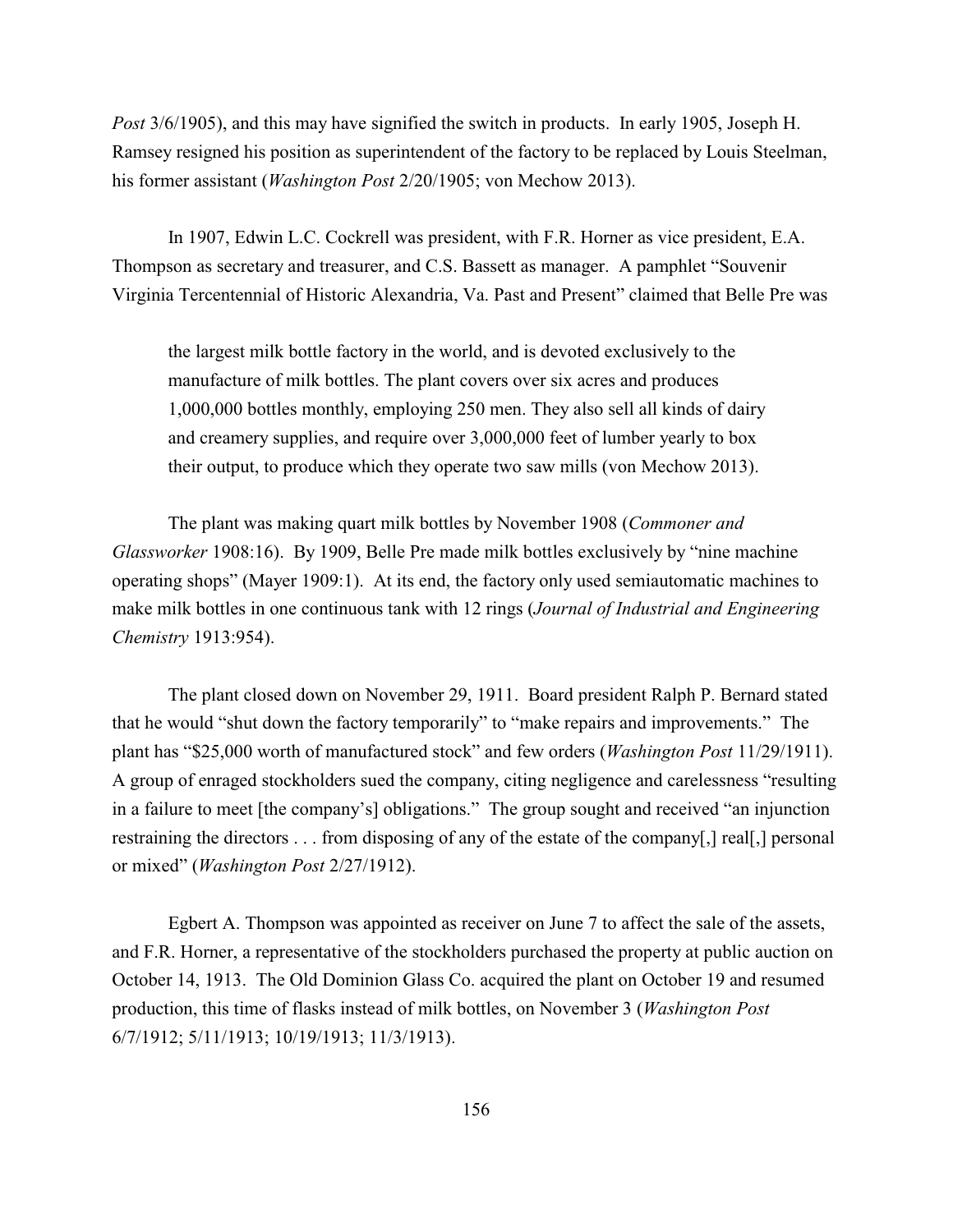A serious fire burned some of the buildings on May 12, 1914. Firemen were able to save the main plant "after a stubborn fight that lasted nearly three hours." Another fire destroyed the factory on February 7, 1917, but the operation reopened by the end of the month. In 1921, the plant burned again, but this time Old Dominion Glass declined to rebuild (von Mechow 2013).

#### **Containers and Marks**

No. 837.740.

(No Medel.)  $F_{\mu q. I}$ 

According to the Alexandria Library (2008: von Mechow 2013), the Robert Portner Brewing Co. "contracted with Old Dominion, Virginia, and Belle Pre to produce 1,500,000 bottles" in 1902. At least one Portner bottle was embossed on its base with "OD" – the logo of the Old Dominion Glass Co. – but we have not found an example with a Belle Pre mark (see Chosi.org 2010). Old Dominion may have "inherited" the contract when it took over the Belle Pre factory.



finish (Lillienthal 2003:2)

The Belle Pre Bottle Co. owned the patent for – and were apparently exclusively manufacturers of – milk bottles with an unusual finish. Although the containers otherwise

 $Fjg.4$ FJ9.5.  $Fig.5$  $Ejg.6$  $Fjg$  7. John DMille Gum S. Cla Figure 1 – Slot or notch in Although the Figure 2 – Miller 1899 patent

J. D. MILLER. **MILK JAN AND TOP**<br>Application fied May 1, 189

 $H_{\mathcal{A}}^{2}$ 

.<br>Patented Nov. 2i, 1899

looked like the typical "common sense" milk bottle, the bottles had a quarter-moon-shaped slot molded into the outer edge of the finish (Figure 1). Frequently mistaken for a pour spout, this depression was actually used to allow an extension of the ligneous or cardboard disk (cap) to extend outside the milk bottle for easy opening (Lilienthal 2003:2).

John D. Miller applied for a patent for a "Milk Jar and Top" on May 1, 1899, and received Patent No. 637,740 for his invention on November 21, 1899 (Figure 2). Some milk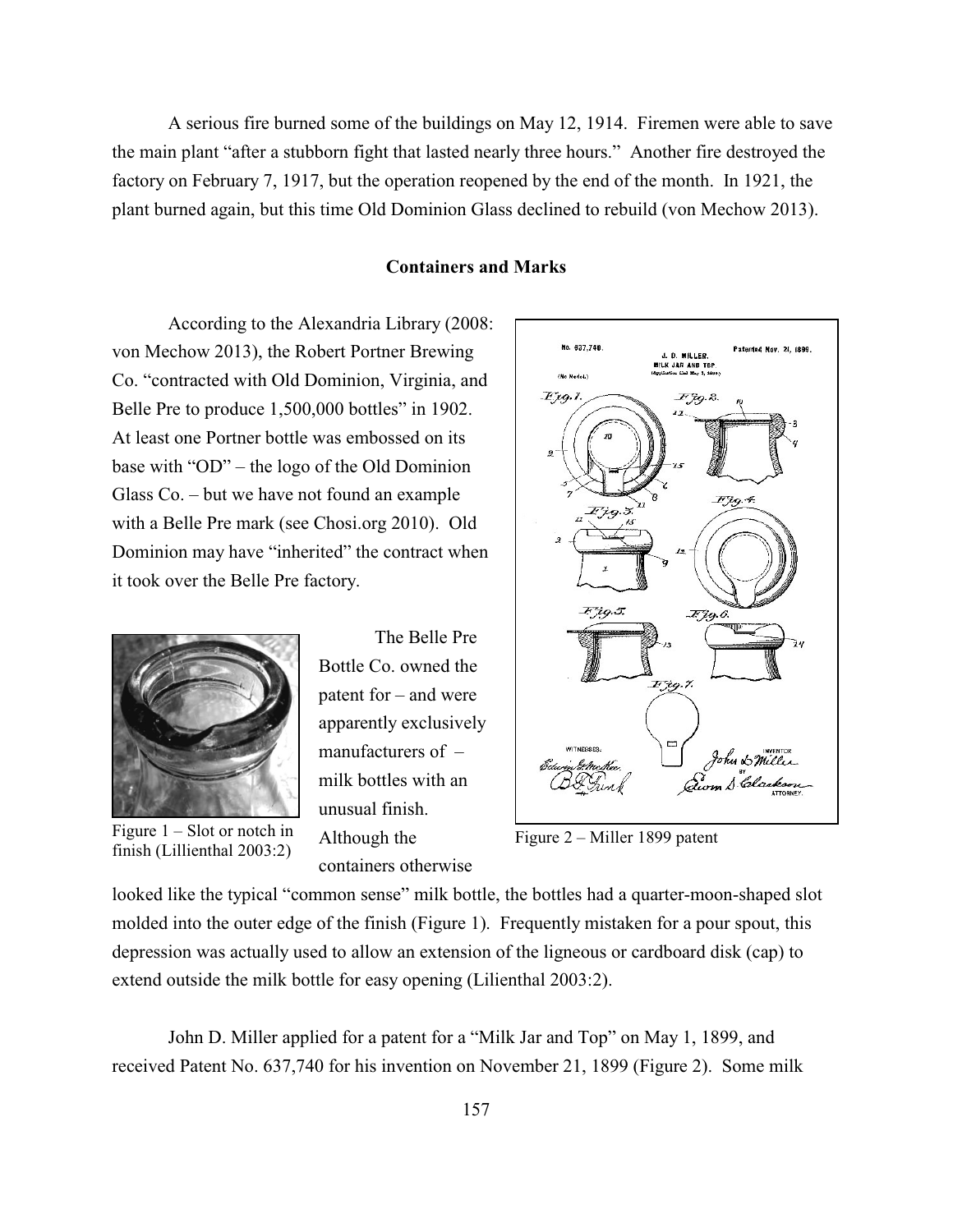bottles made by Belle Pre had the patent date embossed on their bases. Unlike many inventors, Miller disclosed his reasons for the invention. He described his sealing device as:

a pliable or resilient top adapted to fit into the groove formed in the top, said top being provided with a lateral extension, which is adapted to serve as a handle.

Heretofore it has been the custom for sanitary reasons to use a paper top for all milk jars; but it has been found in practice that said tops are liable to be damaged unless great care is taken when they are snapped into the mouth of the bottle. Again, it is somewhat difficult to remove said tops, and in removing them they are invariably damaged to such an extent that they cannot be used a second time, and this is particularly objectionable to consumers, as they have to provide an improvised cover for the jar to prevent the milk being contaminated with odors arising from vegetables &c., in a refrigerator. Again, it is not always convenient to provide an air-tight cover.

It is the object of my invention to produce a snap-cover for milk-jars that is cheap, simple, durable, and at the same time one that is not apt to become damaged in inserting in the mouth of the bottle and one that may readily be removed from and replaced in the bottle as often as found desirable without damage, the top being at all times an air-tight closure for the jar. . . (Lilienthal 2003:4).

Although the above description focused on the cap, the patent also included the glass bottle.

The special bottle and cap require a bit of explanation and speculation. Doug Gisi (personal communication 2/25/2007) noted that the squared notch in the patent drawing was different from the crescent-shaped notches on actual bottles. He added that, as Lilienthal (2003:2) mentioned in his article, caps (disks) with projections such as the patent document described are virtually unknown to collectors. Gisi suggested that Belle Pre used the idea of the notch but modified it to the crescent shape and used a typical ligneous or cardboard disk (without the projecting tab). The customer could easily insert a finger nail, knife, or other tool in the notch and under the cap to pry it out.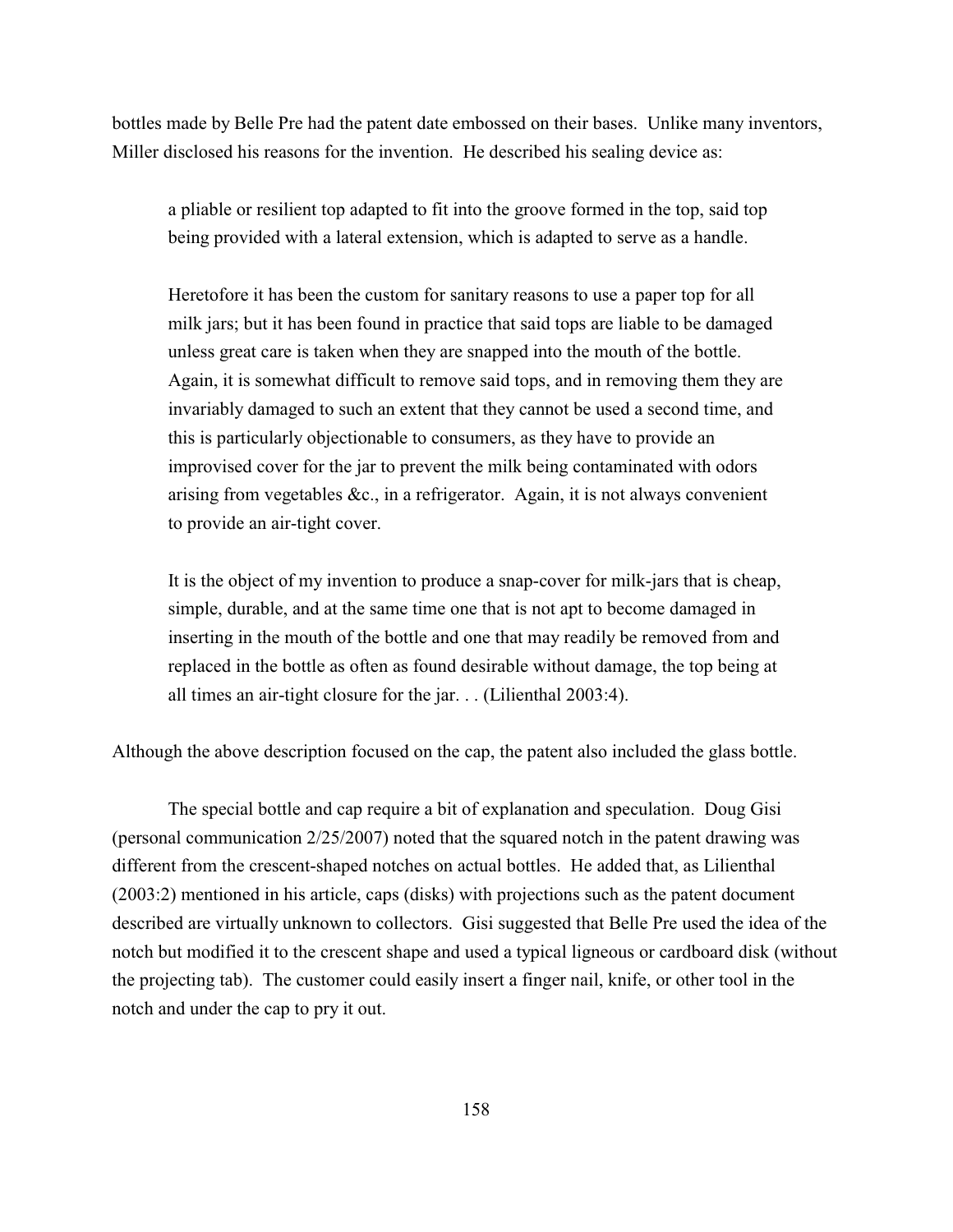Gisi also speculated that Belle Pre may have modified the Miller design based on another milk bottle finish patented by Henry C. Emrich in 1902 (Figure 3). This design featured a sloped ledge on the cap seat that would allow the user to press down on one side of the cardboard disk (allowing the other side to pop up) to remove the cap. Although there is no evidence that Belle Pre actually used the Emrich design, it could have influenced them to modify the Miller "slot" into the Belle Pre "notch."

Gisi also mentioned that ads from Belle Pre referred to the depression in the finish as a "notch" – never as a "slot" – as described in the Miller patent application. He also commented on the general lack of Belle Pre bottles in collections. Since the Virginia Tercentennial pamphlet (cited above) noted that Belle Pre was listed in one publication as "the largest milk bottle factory in the world," Gisi also wondered what happened to all the bottles. A possible answer may have arrived from Massachusetts. Albert Morin (personal communication 2/16/2007) noted that he had not seen bottles with the Belle Pre code in the Massachusetts seal (see below) and the names of any local dairies on them. Since collectors generally seek bottles with dairy names and locations, the answer may be fairly simple – no one checked the "slick-sided" (generic) bottles made by Belle Pre.



Figure 3 – Emrich 1902 patent

#### **BP in the Massachusetts Seal** (ca. 1909-1911)

By at least 1910, the Commonwealth of Massachusetts (1911:4) listed the Belle Pre Bottle Co. as one of the glass houses allowed to manufacture milk bottles for sale to dairies within the state, and the firm remained on the list until 1918.<sup>3</sup> Beginning in late 1909, factories

<sup>&</sup>lt;sup>3</sup> The Massachusetts bulletin apparently continued to list companies until their tenure with the state expired. We have found no specific period at this time. The Lockport Glass Co.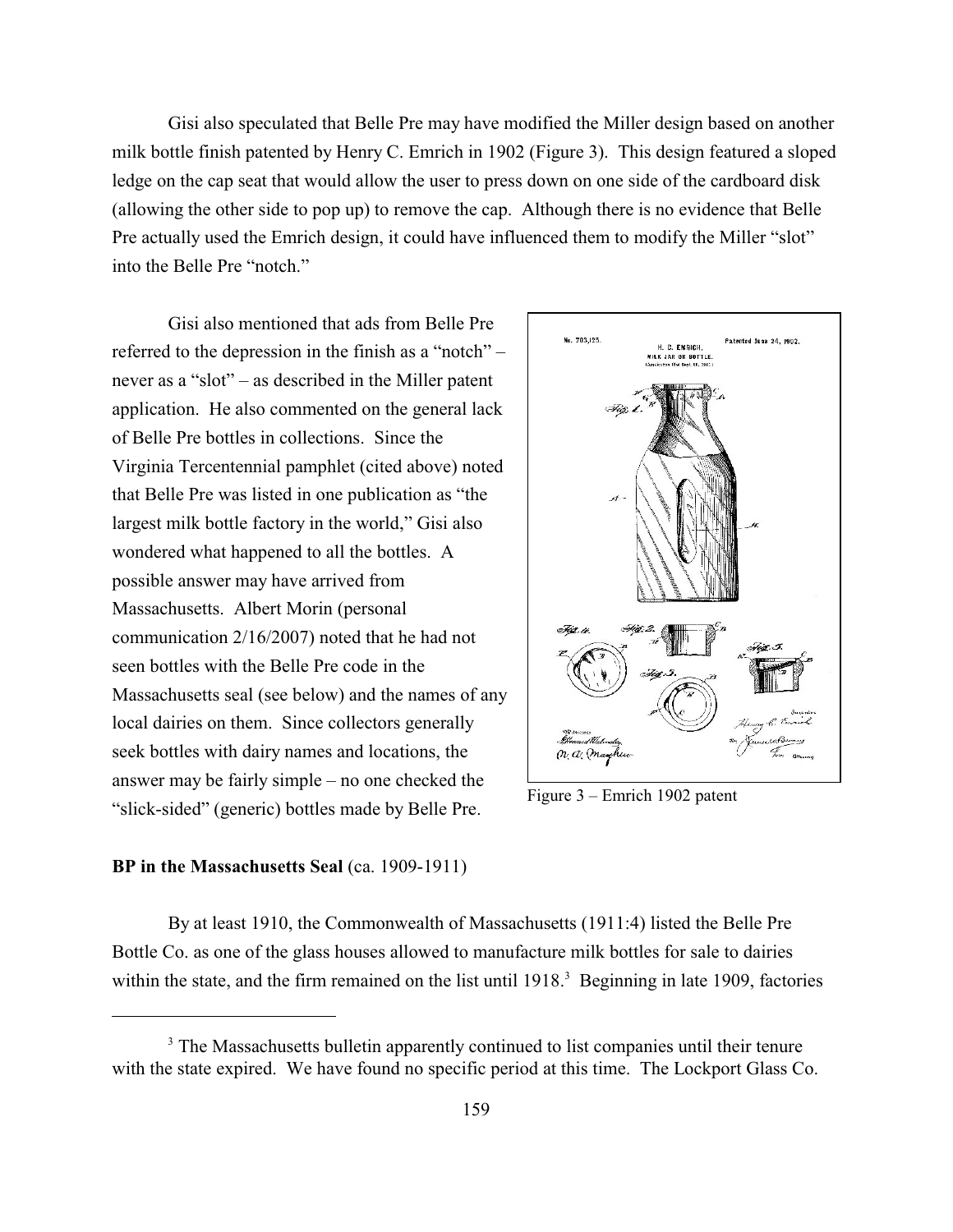embossed the seal at various places on the bottle and in several formats. By 1918, a circular format with "MASS (arch) / {factory designator} / "SEAL (inverted arch)" embossed on the shoulder was mandated by law. These often appeared in a small plate. The early marks (1909-1918) were often embossed in other configurations and on other parts of the bottle. The mark used by Belle Pre was "BP"



Figure  $4 - BP 17$  – note "X" on base

(Blodget 2006:8; Schadlich & Schadlich 1984:2-5; Schadlich ca. 1990).

According to Albert Morin (personal communication 2/18/2007), the "MASS SEAL BP" was embossed in either an arch at the shoulder of bottles or horizontally in a plate on the body. In both cases, the bottles were not embossed with any local dairy information. This suggests that Belle Pre only made generic bottles for use in Massachusetts. Morin noted that the bottles were quite scarce and brought high prices, confirming a probable short period of manufacture. Because Belle Pre closed in 1911, the seal was probably only used for a few years (ca. 1909- 1911). We have not been able to find a photo of either of the seals.

#### **B.P.17 or BP-17**



Figure  $5 - BP-17$  heelmark (eBay)

Al Morin found a milk bottle embossed B.P.17 / 2 on the heel (Figure 4). This can only be a later Belle Pre bottle mark. This also makes "17" the number assigned to Belle Pre by at least one state. A second bottle, used by a Washington, DC, dairy was embossed "BP-17" on the heel (Figure 5). The photo of the base does not show any mark (except an "X" in the ejection scar). In addition, we have now seen

another example of each variation, also embossed on heels. The State of New York first required these numbers in 1910, so such bottles were probably only made in the last two years of the firm.

ceased operations in 1919, but the Lamb Glass Co. was unable to capture the "L" seal until 1939. Several other glass manufacturers, known to have closed long before 1918, were listed in the bulletin.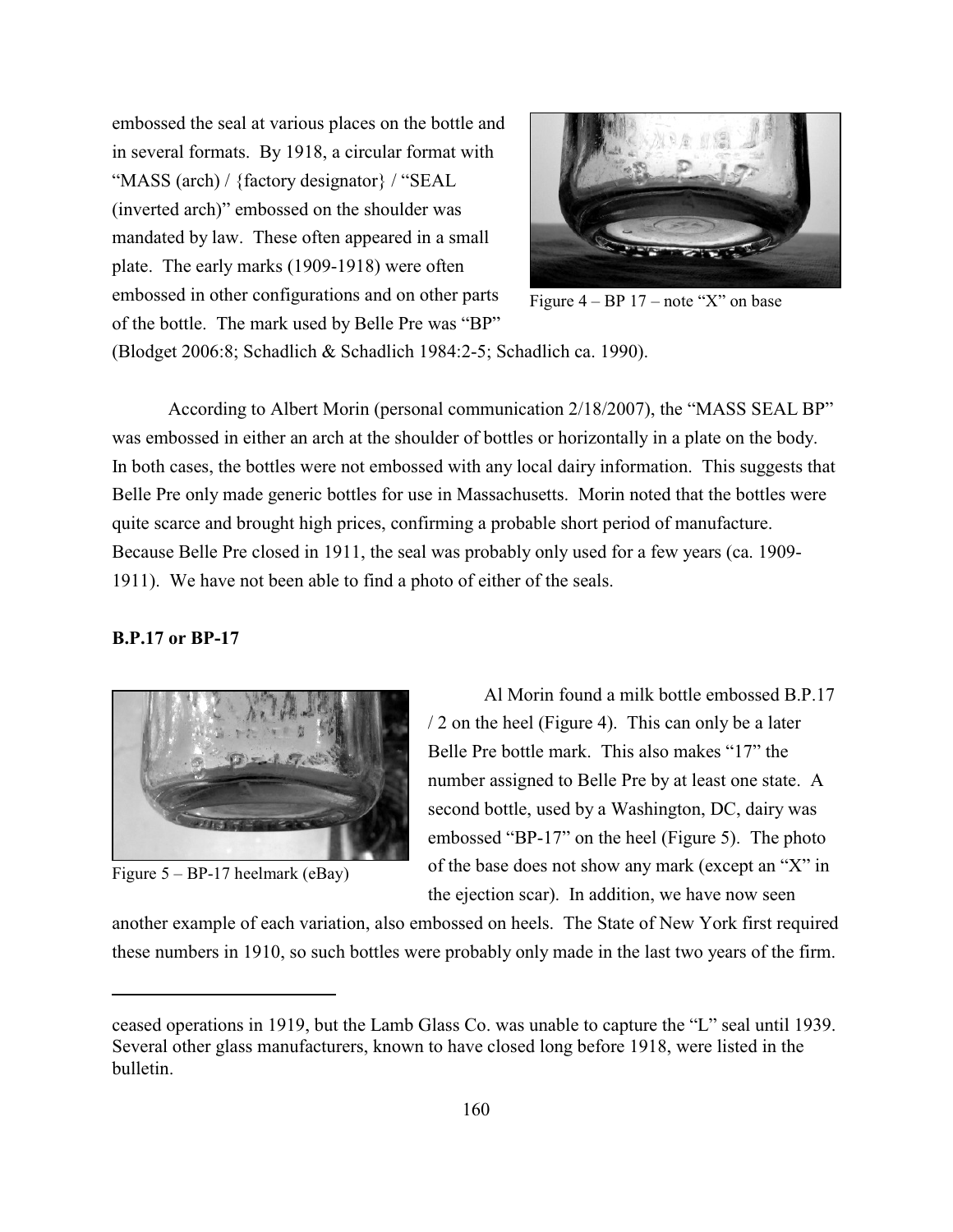#### **BPBCo** (ca. 1905-1911)

Von Mechow (2013) listed the initials "BPBCo" embossed on the bases of four soda bottles as well as some Warranted Flasks. The logo was horizontally embossed across the center of three bases and in an inverted arch on the fourth one. The mark does not show up in the literature, although the initials certainly fit the Belle Pre Bottle Co. It is highly unlikely that any other glass house made the bottles, and they were probably made in the early years of the firm.

Von Mechow's listing included three breweries and one soda



Bottle Forum 2012)

bottler. Although we were unable to discover dates for Rocco Di Nubile & Co. of Philadelphia or the Star Bottling Co. of Wilmington, Delaware, Tony Kayser, also of Philadelphia was in business from 1899 to 1918 (Prepro.com 2013). The New Jersey Bottling Co. at Camden (Figures 6 & 7) bottled beer from 1903 to at least Figure 7 – BPBCO logo (New Jersey Bottling Co. at Camden 2012)



Figure 6 – New Jersey Bottling Co. (New Jersey Bottle Forum

1953 (New Jersey Bottle Forum 2012). Both of these easily fall within Belle Pre's early years.

# **BELLE PRE BOTTLE CO.** (ca. 1905-1911)

Schadlich ([ca. 1990]) noted that the entire name of the Belle Pre Bottle Co. was embossed on its milk bottles, but this was certainly not correct on all Belle Pre containers. Lillienthal (2003:3) published photos of two solarized amethyst milk bottles embossed with the full name of the company. One was likely a sample bottle and is only currently



Figure 8 – Belle Pre Bottle Co. front plate (Lillienthal 2003:3)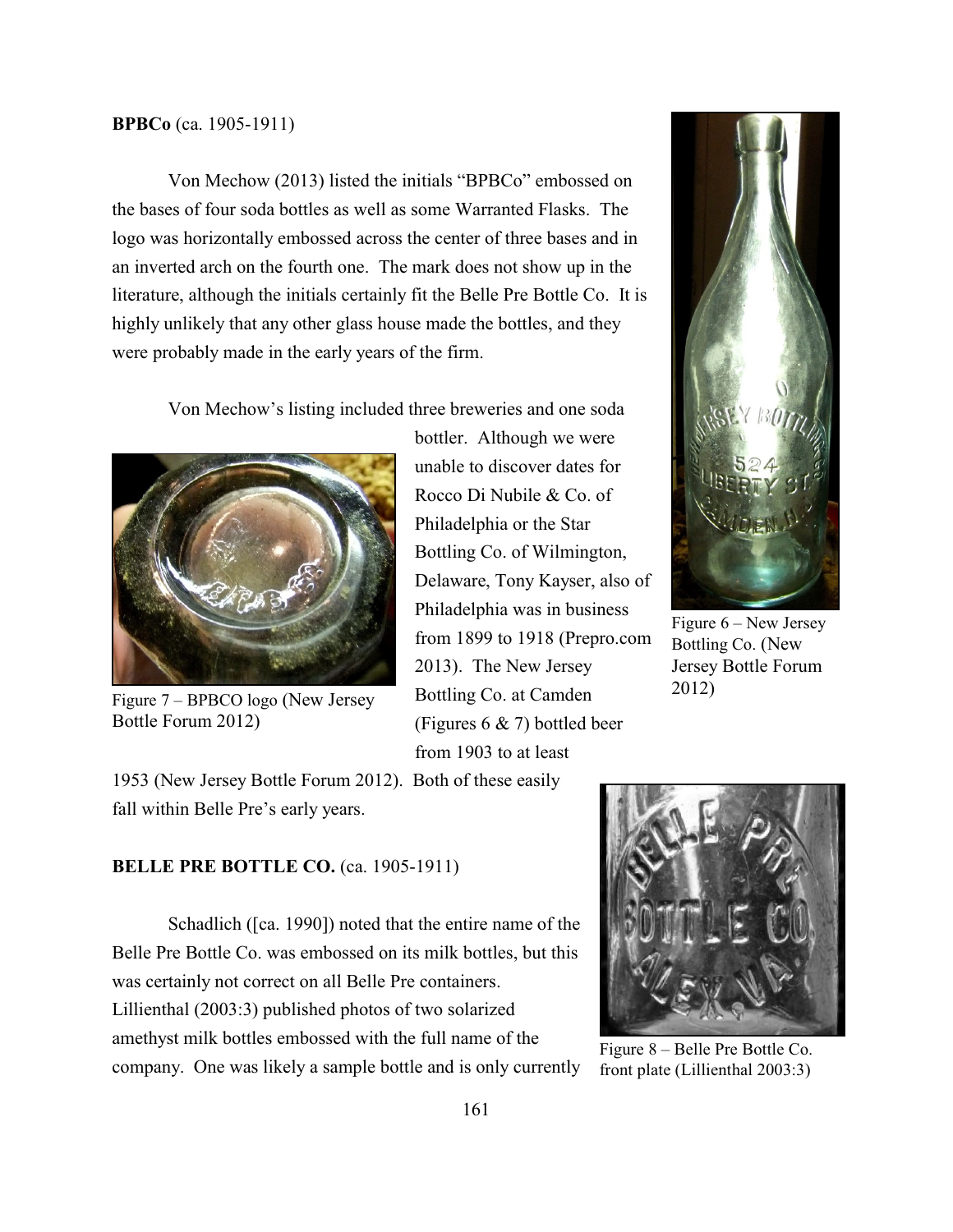known in the gill  $(\frac{1}{4}$  pint) size (Figure 8). The small bottle had a circular plate on one side embossed "BELLE PRE (arch) / BOTTLE CO. (horizontal) / ALEX, VA. (inverted arch)."

The second example was embossed on the base with "BELLE PRE BOTTLE Co (arch) / WASHINGTON (arch) / 3 (in ejection mark) / DC (inverted arch) / PATENTED (inverted arch)." Both bottles were made in the slottedfinish style described above, the only type of bottle believed to have been made by the company (Figure 9). Milk bottles with the Bell Pre name should be dated ca. 1905 (the



Figure 9 – Belle Pre Bottle Co. basemark (Lillienthal 2003:3)

approximate date for the switch to milk bottles) to 1911 (the closing of the factory in November), although some of the existing overstock may have been sold in 1912. It is also possible that bottles with the full name were made prior to the issuance of the state numbers in 1910.

#### **BELLE PRE BOT CO NOV 21 99 (ca. 1905-1911)**

Lilienthal (2003:3) also noted a variation of the basemark: BELLE PRE BOT CO NOV 21 99. November 21, 1899, was the date when Miller was awarded his patent (described above). With available methods, it is impossible to determine which mark was used first, or if they were in use contemporaneously.

#### **Acknowledgments**

Our gratitude to Doug Gisi for sharing his collected knowledge about Belle Pre with us. Doug's information is always insightful and helpful. We would like to thank Brad Blodgett, without whom this article would not have been written, and a great deal of information would not have found its way to us. Brad responded to our Essex article in *The Milk Route* and provided us with a section from his own manuscript, the manuscript prepared by Louis Schadlich, and data from his own bottles.

We are also grateful to the *Potomac Pontil*, the newsletter of the Potomac Bottle Collectors, for presenting its research online, where it can be used by others. Richard Lilienthal's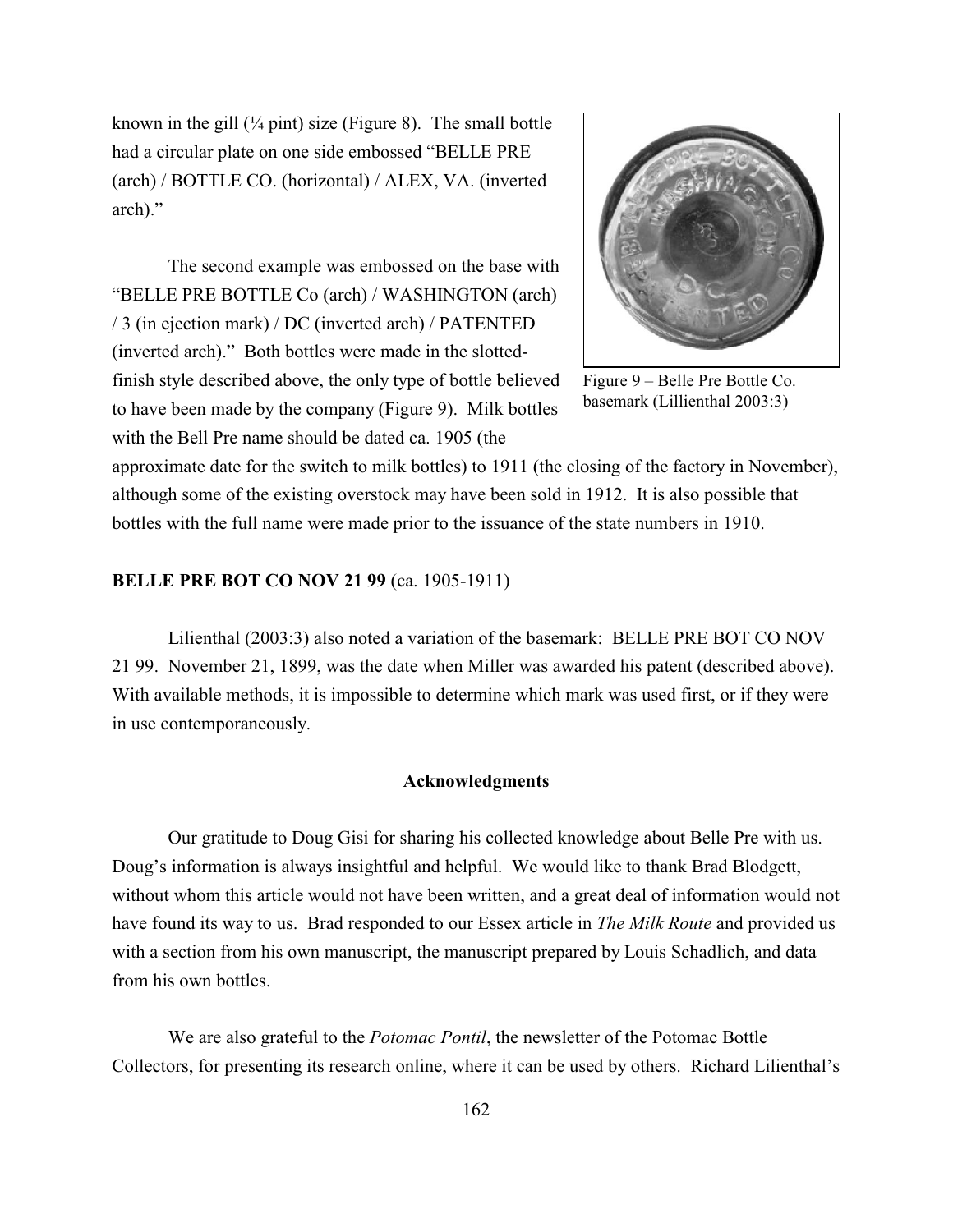article in the *Potomac Pontil* provided the final details needed to complete our research on Belle Pre. A final bouquet of gratitude to Albert Morin for furnishing further information about the Massachusetts seals and the BP mark.

#### **Sources**

#### Alexandria Library

2008 "Alexandria Library Photo of the Month: Alexandria Glassworks." http://www.alexandria.lib.va.us/lhsc\_online\_exhibits/monthly/photo.html

# American Glass Review

1934 *Glass Factory Yearbook and Directory*. American Glass Review, Pittsburgh, Pennsylvania. Includes reprint of the *Glass Trade Directory for 1904*. Commoner Publishing Co., Pittsburgh, Pennsylvania.

# Blodget, Bradford G.

2006 "Milk Bottles from the Heart of the Commonwealth: A Collector's Guide to the Milk Bottles from the City of Worcester, Massachussetts, 1890-2006." Unpublished manuscript.

### Chosi.org

2010 "Robert Portner Brewing Company." <http://chosi.org/bottles/portner/portner.htm>

### *Commoner and Glassworker*

1908 "Wanted." *Commoner and Glassworker* 27(7):16.

# Commonwealth of Massachusetts

1911 *Annual Report of the Commissioner of Weights and Measures for the Year Ending November 30, 1910*. Wright & Potter, Boston.

### *Journal of Industrial and Engineering Chemistry*

1913 "The Present Status of the Glass Bottle and Hollow Ware Industries in the United States." *Journal of Industrial and Engineering Chemistry* 5(11):951954.